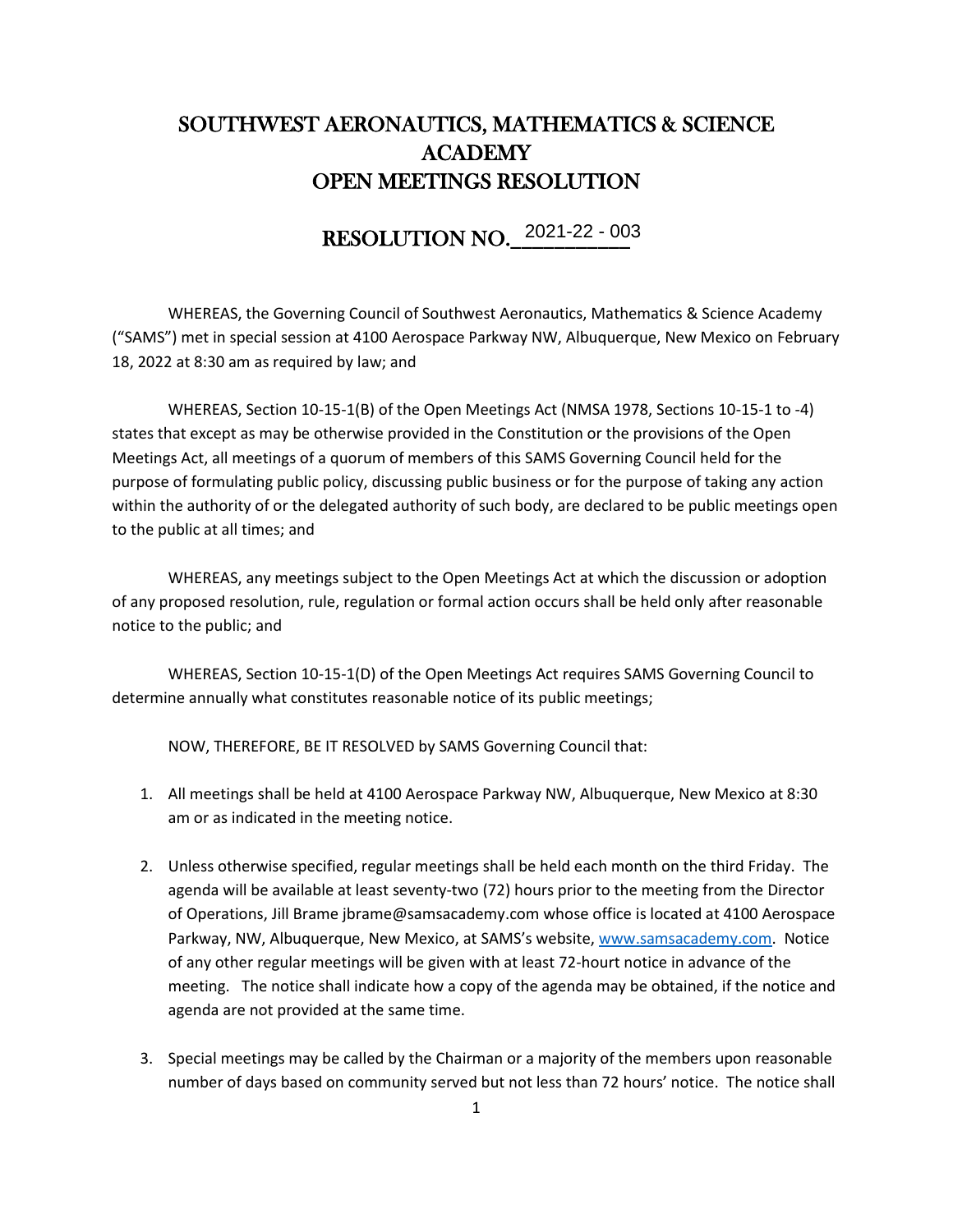include an agenda for the meeting or information on how members of the public may obtain a copy of the agenda. The agenda shall be available to the public at least seventy-two (72) hours before any special meeting a[t www.samsacademy.com,](http://www.samsacademy.com/) 4100 Aerospace Parkway NW, Albuquerque, NM.

- 4. Emergency meetings will be called only under unforeseen circumstances that demand immediate action to protect the health, safety, and property of citizens or to protect the public body from substantial financial loss. The SAMS Governing Council will avoid emergency meetings whenever possible. Emergency meetings may be called by the Chairman or a majority of the members upon twenty-four (24) hour notice, unless threat of personal injury or property damage requires less notice. The notice for all emergency meetings shall include an agenda for the meeting or information on how the public may obtain a copy of the agenda. Within ten days of taking action on an emergency matter, the SAMS Governing Council shall report to the attorney general's office the action taken and the circumstances creating the emergency; provided that the requirement to report to the attorney general is waived upon the declaration of a state or national emergency
- 5. For the purposes of regular meetings described in paragraph 2 of this resolution, notice requirements are met if notice of the date, time, place and agenda is located at [www.samsacademy.com,](http://www.samsacademy.com/) 4100 Aerospace Parkway NW, Albuquerque, NM. Copies of the written notice shall also be mailed to those broadcast stations licensed by the Federal Communications Commission and newspapers of general circulation that have made a written request for notice of public meetings, if any.
- 6. For the purposes of special meetings and emergency meetings described in paragraphs 3 and 4 of this resolution, notice requirements are met if notice of the date, time, place and how to obtain an agenda is posted at [www.samsacademy.com,](http://www.samsacademy.com/) 4100 Aerospace Parkway NW, Albuquerque, NM. Telephone notice also shall also be given to those broadcast stations licensed by the Federal Communications Commission and newspapers of general circulation that have made a written request for notice of public meetings, if any.
- 7. In addition to the information specified above, all notices shall include the following language:

If you are an individual with a disability who is in need of a reader, amplifier, qualified sign language interpreter, or any other form of auxiliary aid or service to attend or participate in the meeting, please contact the Director of Operations, Jill Brame at [jbrame@samsacademy.com](mailto:jbrame@samsacademy.com) at least one (1) week prior to the meeting or as soon as possible. Public documents, including the agenda and minutes, can be provided in various accessible formats. Please contact the Director of Operations, Jill Brame at jbrame@samsacademy.com if a summary or other type of accessible format is needed.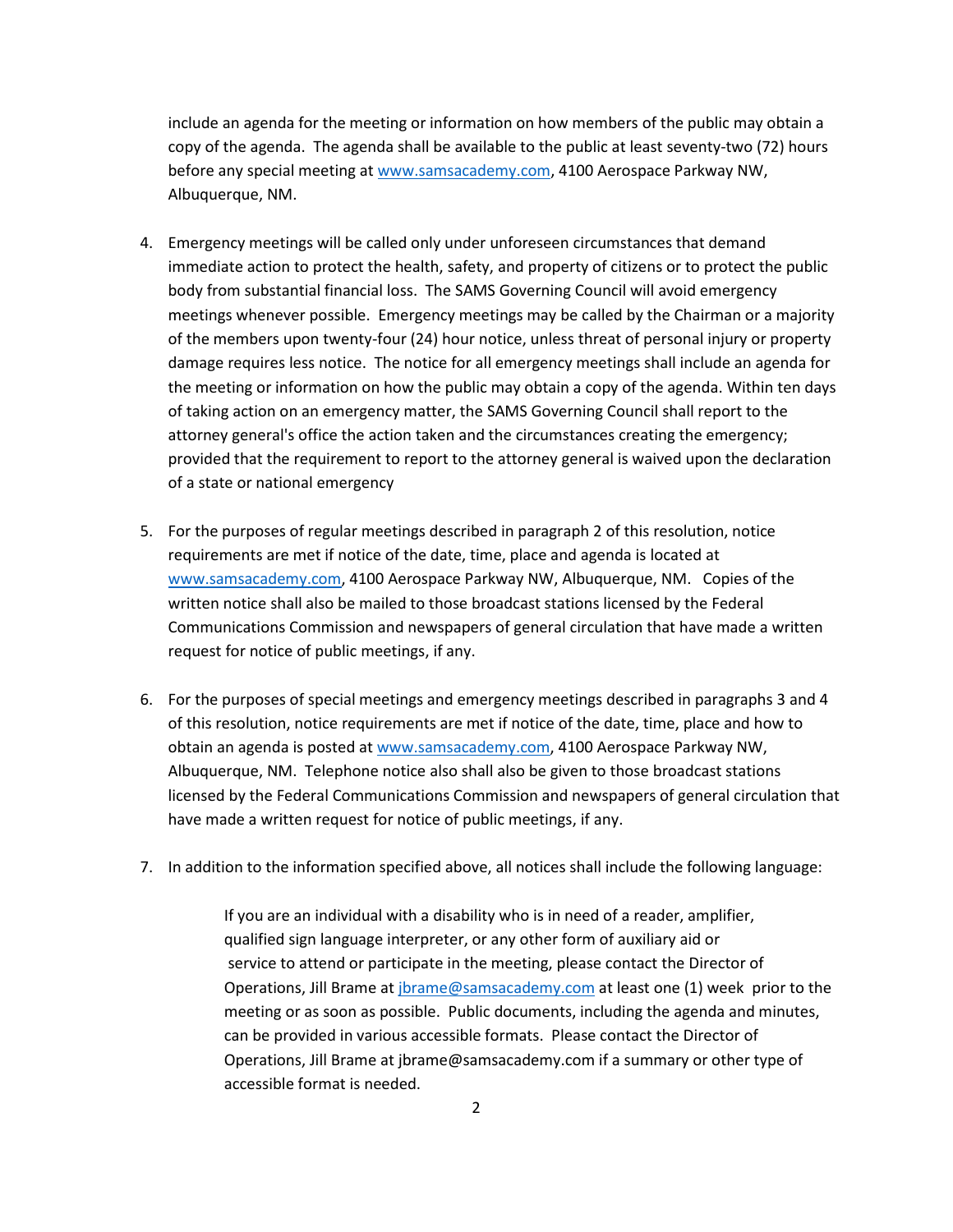- 8. SAMS Governing Council may close a meeting to the public only if the subject matter of such discussion or action is exempted from the open meeting requirement under Section 10-15-1(H) of the Open Meetings Act.
	- (a) If any meeting is closed during an open meeting, such closure shall be approved by a majority vote of a quorum of SAMS Governing Council taken during the open meeting. The authority for the closed meeting and the subjects to be discussed shall be stated with reasonable specificity in the motion to close and the vote of each individual member on the motion to close shall be recorded in the minutes. Only those subjects specified in the motion may be discussed in the closed meeting.
	- (b) If a closed meeting is conducted when SAMS Governing Council is not in an open meeting, the closed meeting shall not be held until public notice, appropriate under the circumstances, stating the specific provision of law authorizing the closed meeting and the subjects to be discussed with reasonable specificity is given to the members and to the general public.
	- (c) Following completion of any closed meeting, the minutes of the open meeting that was closed, or the minutes of the next open meeting if the closed meeting was separately scheduled, shall state whether the matters discussed in the closed meeting were limited only to those specified in the motion or notice for closure.
	- (d) Except as provided in Section 10-15-1(H) of the Open Meetings Act, any action taken as a result of the discussions in a closed meeting shall be made by vote of SAMS Governing Council in an open public meeting.
- 9. A Governing Council member may participate in a meeting of the SAMS Governing Council by means of a conference telephone or other similar communications equipment when it is otherwise difficult or impossible for the member to attend the meeting in person, provided that each member participating by conference telephone can be identified when speaking, all participants are able to hear each other at the same time and members of the public attending the meeting are able to hear any member of the public body who speaks during the meeting. This rule shall not apply unless a quorum of the members is physically present at the beginning of the meeting at which such member or members are participating by conference telephone or other similar communications equipment. In the event a quorum ceases to be physically present during such meeting, the meeting may continue if a quorum exists as to those members physically present and those participating by conference telephone or other similar communications equipment.
- 10. Agendas for regular, special and emergency meetings will include public comment at the discretion of the Governing Council President according to the current Governing Council Policy concerning addressing the Governing Council.